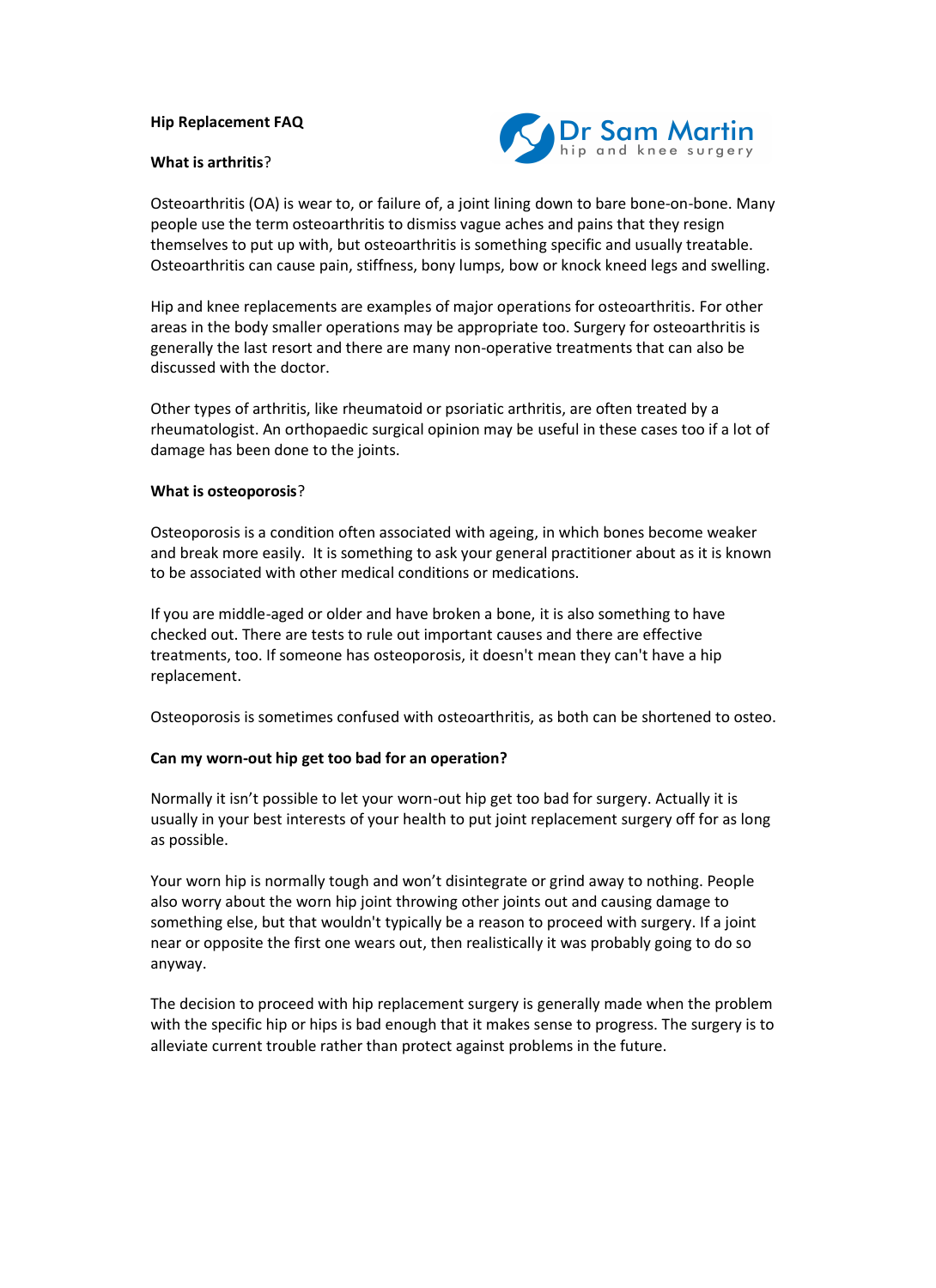# **Am I too old for a hip replacement? If I put it off will I be too old?**

No one is too old for a joint replacement. It is important to make a careful and considered decision about proceeding with major surgery at any age, and this is especially the case in the very elderly.

A joint replacement is never out of the question so long as your medical fitness allows it. Dr Martin takes time with elderly patients to really get to the bottom of their issues and to help the patient decide whether an operation is right for them or not.

## **Am I too young?**

Joint replacements don't last forever and younger people wear them out more quickly. This is more of an issue in knee replacement surgery than hip replacement surgery.

The results of surgery in young people are improving, so there probably is no longer a need for a hard and fast age cut off as there previously was.

Some young people can end up with a very bad hip. For those people, a hip replacement can be a great solution if they have tried sensible alternatives.

If you are young and having a lot of trouble from arthritis, the solution isn't necessarily straightforward. This is a good reason to see an orthopaedic surgeon who can talk through the different options and assist with the associated decision-making.

#### **How do I know if my hip is bad enough for a hip replacement?**

Firstly, an x-ray or scan is necessary to confirm bone-on-bone arthritis in your worn-out hip. A hip replacement is not an option to consider without bone-on-bone wear.

After that it is important to realise that not everyone with a worn-out hip needs a hip replacement. How you know if it is for you basically comes down to whether you are having a bad time with miserable hip pain after having tried the sensible alternatives.

It is major surgery and not something you should undertake for a niggle, or so that you can do something very demanding that isn't reasonable for your age group. It is, however, a very good operation for someone that is having significant trouble with day-to-day things like sleeping, walking or working, because of a miserable hip.

#### **How long will the replacement last?**

This is a very common question and it's very important to understand the answer but it isn't always straightforward. The results of hip replacements are very good and you can expect your joint replacement to last a long time, though this does depend a bit on your age, activity level and the underlying condition that required joint replacement surgery in the first place.

For most people the hip replacement would last more than 15 years and chances would be good that it might last as long as 20 or 25 years or more. There is, however, a small risk of failure at any time after hip replacement surgery, for various reasons. There is even about a 1 in 100 chance of failure within the first year.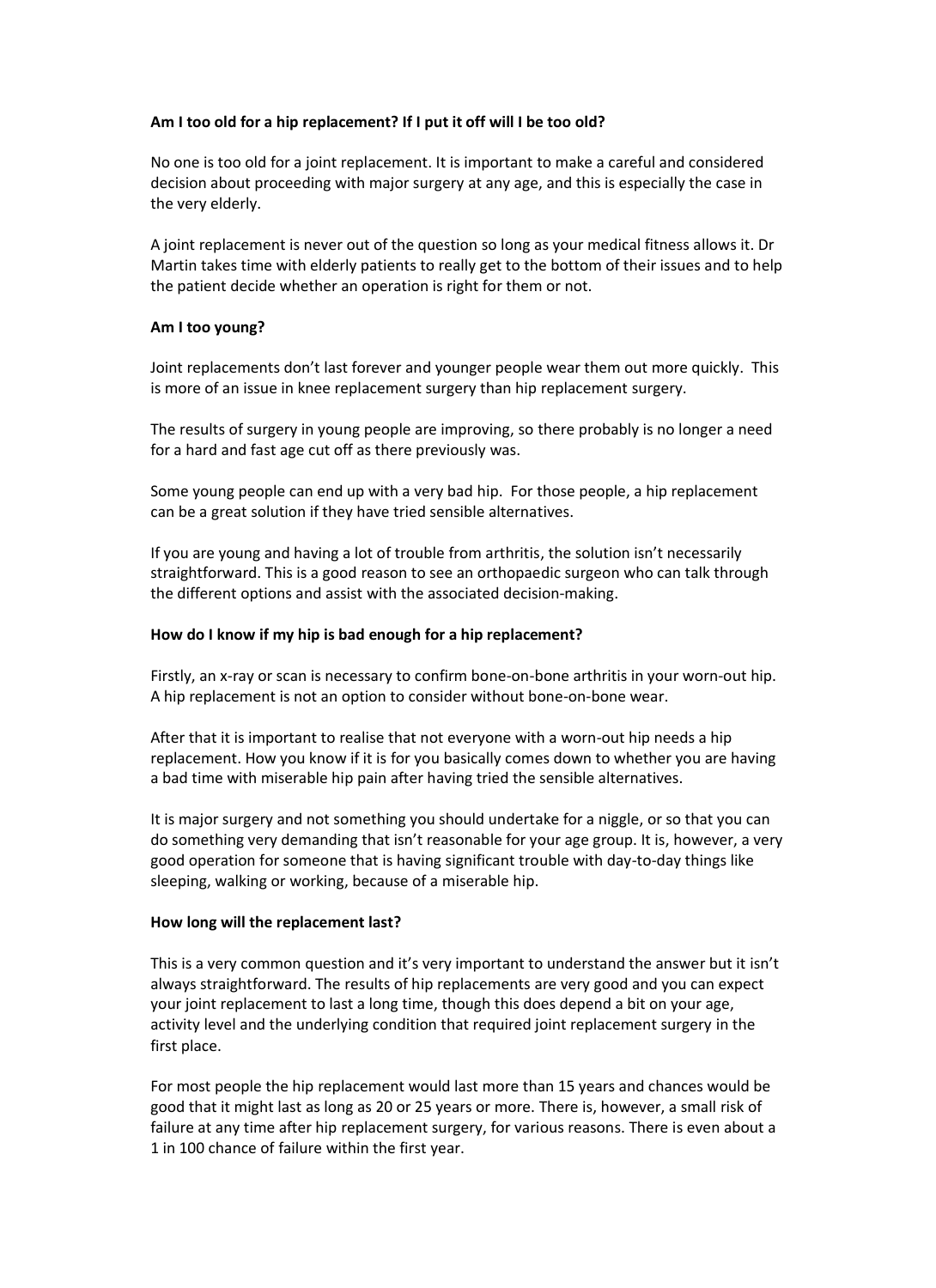Examples of steps that Dr Martin takes to improve the chances of your joint replacement lasting a long time include the choice of a prosthesis based on The Australian National Joint Replacement Registry results, the use of computer navigation and careful technique during the surgery.

#### **How long does the operation take?**

A hip replacement usually takes around 90 minutes. Having both sides done at once takes 3 to 4 hours. A patient will often be gone from the ward for 4 hours or more surrounding their operation, so do not worry if a family member is having joint replacement surgery and it seems to be taking a long time.

## **What sort of anaesthetic can I have?**

Most times the operation can be done under either general or spinal anaesthetic, but there can be situations where the anaesthetist would choose a specific anaesthetic for safety. In routine cases, where either is possible, Dr Martin strongly recommends a spinal anaesthetic, as that is overall a bit safer, with a better recovery and importantly better post-operative pain relief.

The trend towards more spinal rather than general anaesthetics has been one of the key things that have helped people recovery more rapidly and comfortably from hip replacement surgery in recent years.

Many people are anxious about having to hear the surgery with a spinal. Be reassured that this isn't a problem, because the anaesthetist can easily make you doze with a spinal on board. If, for medical reasons, it isn't possible to do the operation under spinal then a general is still fine, but if you have the choice go for a spinal.

## **How much pain will there be after the surgery?**

The pain associated with major hip surgery isn't nearly as bad as it used to be. This is due to a combination of improved techniques and pain relief.

Occasionally, someone will have significant post-operative pain, but there are always further steps available to get the pain under control. Dr Martin is focused on minimising your pain after the surgery and is constantly working to improve the experience for patients recovering from hip replacement surgery.

Dr Martin believes you shouldn't need to have an unusually high pain threshold to be able to recover well from hip replacement surgery. Examples of technical steps that can help minimise post-op pain include the use of a less painful incision, such as the anterior approach, multimodal pain relief and careful bleeding control, amongst other things.

## **How long would I stay in hospital?**

Patients are discharged when they are safe and comfortable to go home. With current techniques, this is often as early as 2 days after the surgery. For appropriate patients who would find a very short stay in hospital convenient, Dr Martin can offer a 24 hour stay for the surgery.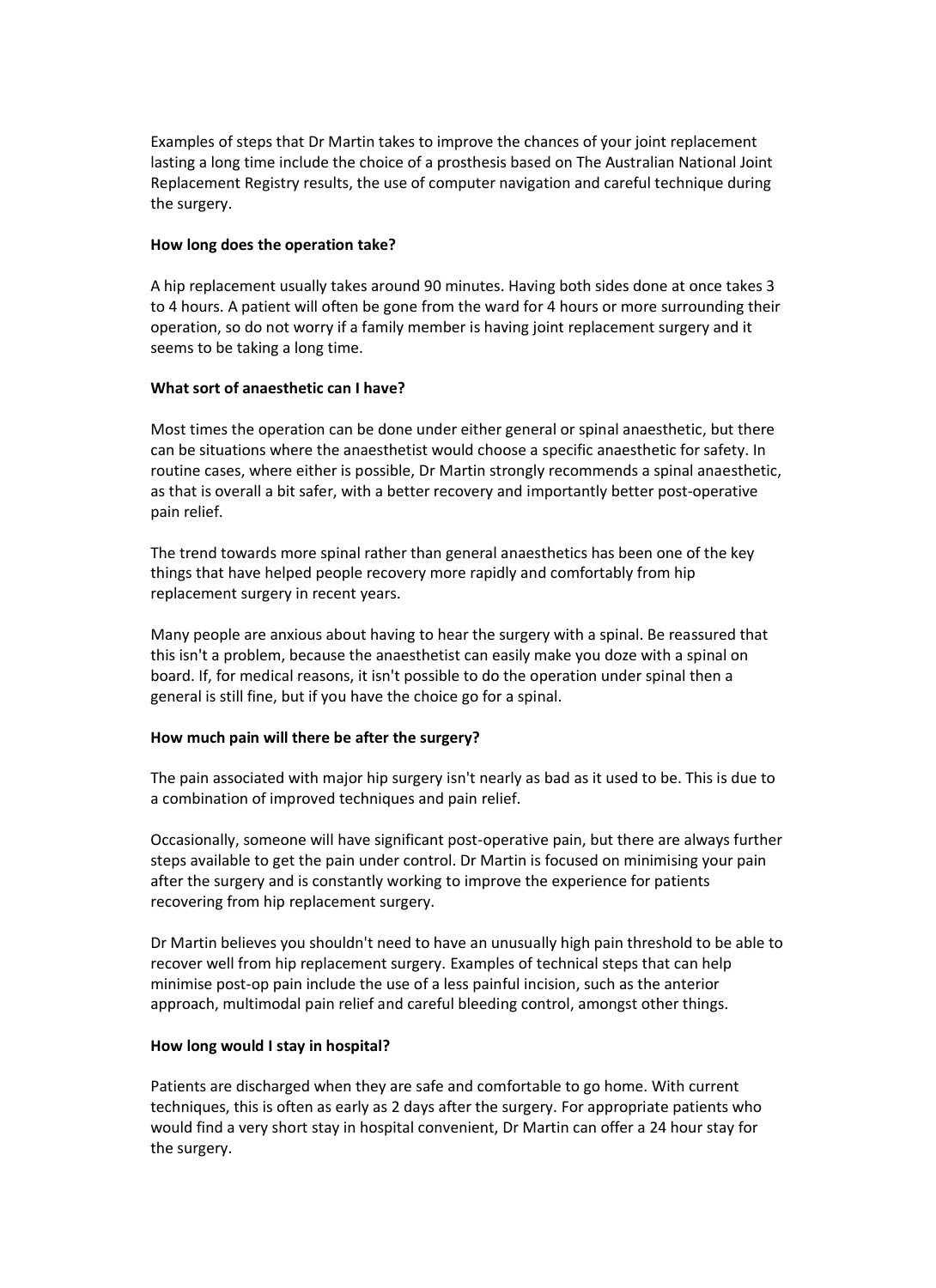If you are planning to go home early after the surgery it is important to have someone at home with you at first.

Dr Martin is continually working towards enhanced recovery for patients after hip replacement surgery. He uses a multi-faceted approach which helps patients get home from hospital quickly, safely and comfortably, where appropriate. This includes the use of a less painful incision such as the anterior approach, multimodal pain relief and careful bleeding control, amongst other things.

#### **How long will it take until I am better?**

The recovery from major joint replacement surgery is much faster than it used to be, but it is different for everyone and even different from hip to hip for people who have had both done. Some people reach the point where they are back doing what was normal for them with their bad hip before the surgery as early as 2 weeks after the surgery.

For most people, it takes 4 to 6 weeks until they are better than before the operation and reach the point where they are glad they have had the operation. It is important not to be disappointed if your hip is getting better more slowly than average!

Occasionally people can experience a slower recovery About 1 in 50 patients may take as long as 6 months until they are comfortable with the new hip.

Examples of technical steps that can help facilitate an earlier recovery include the use of a less painful incision such as the anterior approach, multimodal pain relief and careful bleeding control amongst other things.

## **How long until I can drive?**

It isn't recommended to drive until 6 weeks after hip replacement surgery. This is to ensure safety in reaction to an emergency. Patients who can walk well without any assistance, and aren't affected by strong pain killers, may be safe to drive before 6 weeks, after discussion with the doctor.

## **How active can I be after the operation?**

Dr Martin recommends you avoid impact sports, such as running and jogging, after a hip replacement . Long walks, bike riding, swimming, golf or doubles tennis would be examples of reasonable levels of activity. If you are very keen to undertake impact or running sport after the surgery it is important to talk over the risks with Dr Martin.

## **Can it be done again?**

In most cases, it is possible to redo a failed hip replacement. It is even possible to re-do it more than once. This is called a revision. Usually it is a bigger operation with higher risks and worse results than a successful first (called primary) hip replacement. Very occasionally it may not be possible to re-do the failed joint, but that really is unusual.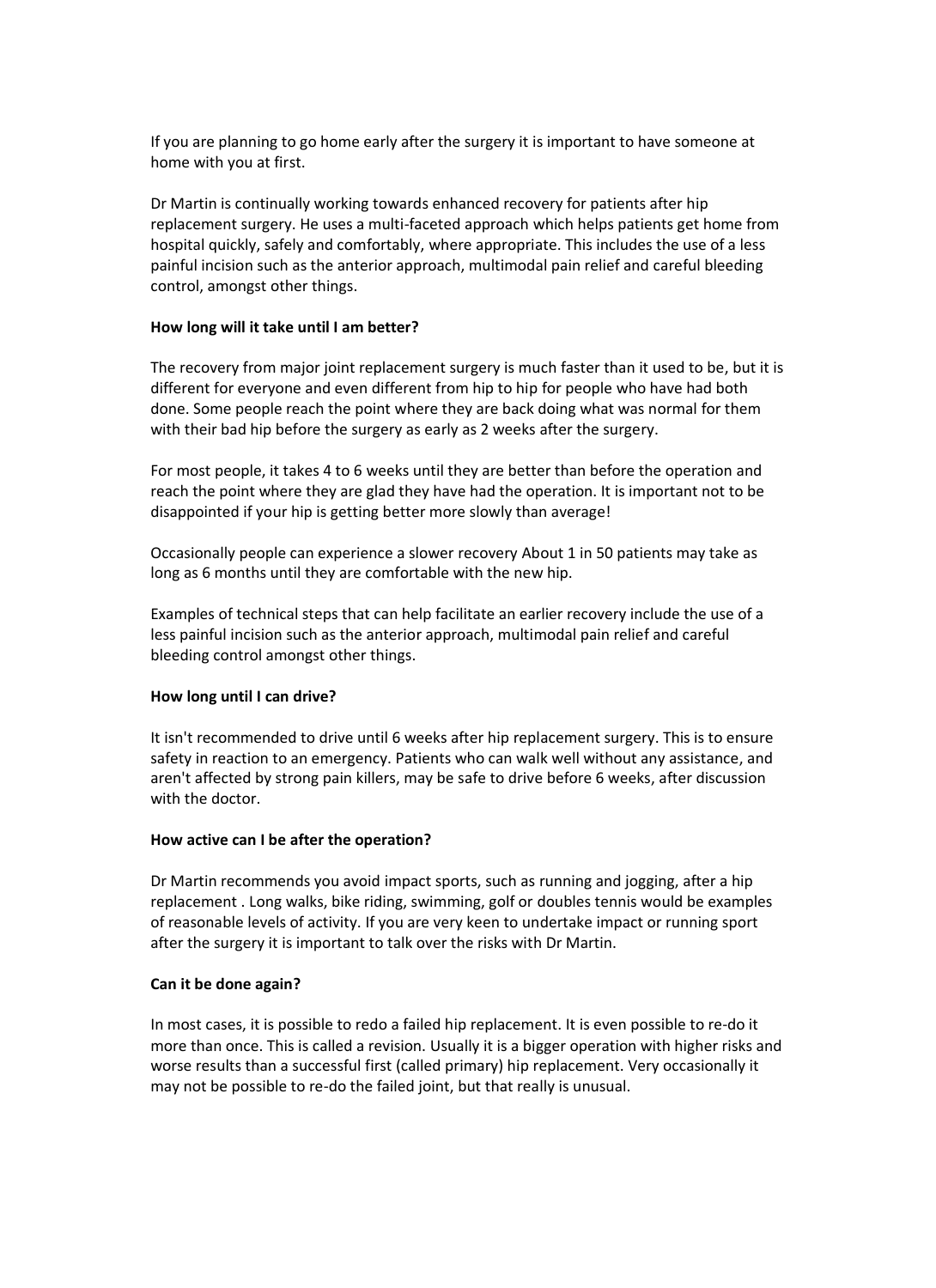#### **Does Dr Martin use a prosthesis with good results?**

Dr Martin uses well-established hip replacement prostheses with reliable long term results confirmed in the Australian Joint Registry. He has taken extra steps to track his own results by choosing to be identified in the registry. Dr Martin also requests detailed registry reports regarding hip replacements in different situations and different patients to minimise the possibility of failure for each patient.

## **How much physio will I need after the operation?**

The recovery after hip replacement surgery is generally much easier than it used to be and Dr Martin is continually fine-tuning his practice to make it as easy as can be. For many people, intense physiotherapy is no longer necessary after the joint replacement. This is especially the case for people who have done a physiotherapy course prior to the surgery.

Often it is now simply a matter of doing some post-operative exercises, as advised by a physiotherapist, and getting on with life. Some patients will require specific attention to some aspect of their recovery and this is something that is dealt with on a case-by-case basis.

## **Can I have both at once?**

It is certainly possible to do both hips at once. That is called bilateral simultaneous hip replacement. This is reasonable in a healthy patient in their 70s or younger who has equally bad hips. The recovery is not much more difficult than one at a time. In general, patients having both done at once might stay in hospital 1 day longer.

Having both done at once is a bigger operation, but for the right patient it is probably about as safe as having one side done and the other some time later. More people are choosing to have bilateral hip replacement surgery as the recovery from the operation gets easier.

#### **What is the anterior approach/ hip replacement from the front?**

There are different ways of getting into a hip joint. It is possible to do a hip replacement from the back, side, front or even top. The main thing is to get the internal components in properly and the approach doesn't matter too much. It is certainly possible to get an excellent result via any of the available approaches. There are pros and cons to the different approaches which you could consider as fine tuning.

Dr Martin has decided to use the anterior approach as it lends itself to navigation and accurate component position, which probably helps achieve long term reliability. It has a low dislocation rate and achieving equal leg lengths is more accurate. As a side effect, it also has the benefit of less pain and a quicker recovery. It addition it is excellent for "both sides at once" hip replacement surgery, is a simple position for the anaesthetist, and is appropriate for re-do hip replacement.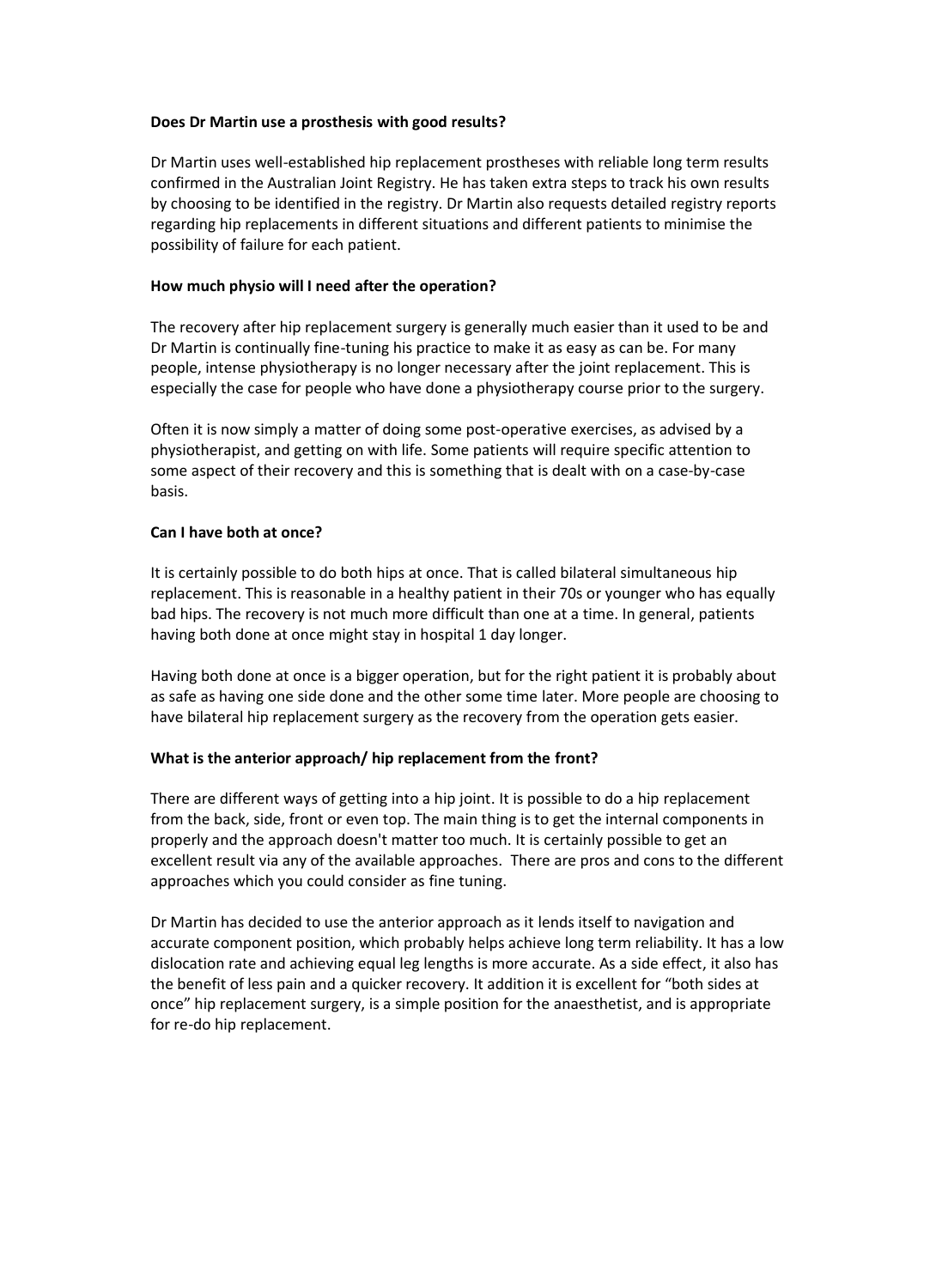## **What about the bearing? Is metal, plastic or ceramic better?**

There are lots of different options for lining the artificial joint. You may have heard of the problems associated with metal poisoning from some large metal hip replacements. Dr Martin does not use linings like that. The other choices are mainly between a metal or ceramic head and a plastic or ceramic socket liner.

All those materials have improved a lot in the last decade or so. This has probably been the biggest single recent improvement in hip replacement surgery. There are pros and cons of the different materials and it is something interesting to talk over with the doctor. Because of the "across the board" improvement, it is much less of a critical decision than it used to be. It is nearly to the point where which of the available good bearings is actually used hardly matters.

## **Will I need a blood transfusion?**

Blood transfusions after hip replacements are exceedingly rare these days. However, it is important to tell your doctor if you have a bleeding problem. It is also important to discuss all your medications including over-the-counter medications and alternative treatments, as some of these have a blood thinning effect. Pre-operative self-to-self blood donation is not offered anymore as blood transfusions are so rare there is no benefit.

## **What is like to have an artificial hip?**

It is very important to be realistic about what to expect out of a total joint replacement. About 50% of people who have a hip replacement will have a normal-feeling hip afterwards. This is called a forgotten hip - when the hip feels normal to the point you forget you have had the operation.

To other people the hip will not feel quite so normal and some will experience on-going aches or pains after the surgery. This should be manageable minor pain, not the severe dreadful pain experienced before the operation.

Numb patches on the skin, relating to the surgery, are also common. These usually get diminish time, but some permanent numbness often persists.

Some people have the idea that an artificial joint will be a super hip: better than it ever was. While an artificial hip is not as good as the healthy hip of a young person, it should be much better than a painful worn-out one.

## **Will I trigger an alarm at the airport?**

This depends on what sort of metal you have implanted and at what sensitivity the security equipment is set. People often ask if they should carry a card or certificate for the joint replacement, but such a document could easily be forged. The airport security staff are used to processing people who have had joint replacement surgery. Enjoy your trip!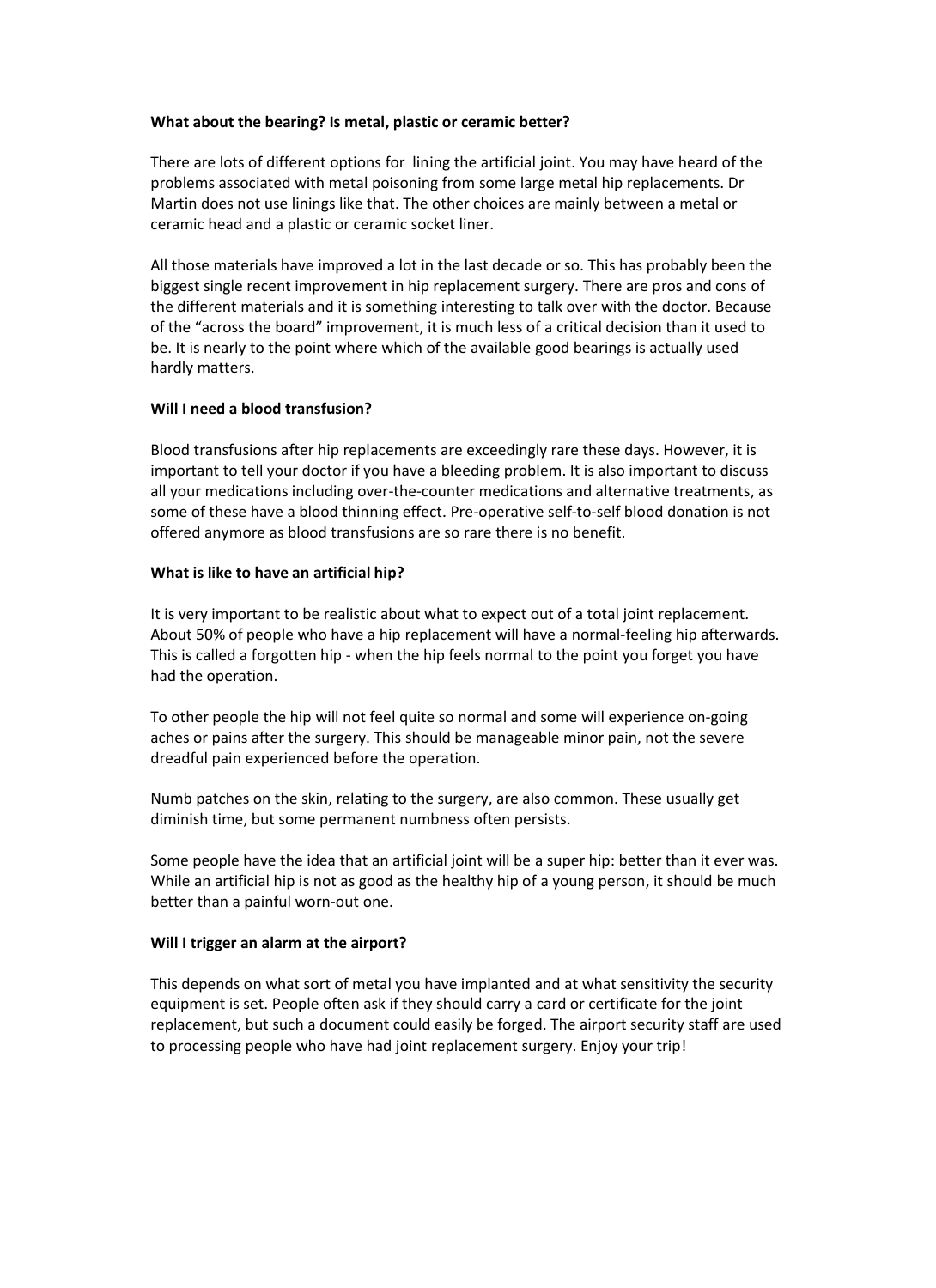#### **What can go wrong after hip replacement?**

Serious problems after a hip replacement are very unusual and the team led by Dr Martin go to great lengths to prevent them. Despite this there are risks of the operation and these include infection, which can cause early failure or ongoing pain. An infection can also spread to the hip later to cause failure, but that is also very unusual. The overall risk of failure due to infection is less than 1%.

Failure can also occur due to wear, loosening or breakage of the bones, or for other reasons, including dislocation. Dislocation usually only occurs in unusual positions that are easily avoided and the anterior approach also diminishes the risk of dislocation.

Normally the problem can be fixed with a redo operation, but if in the extreme case that that wasn't successful, it is possible to end up with no hip.

Sometimes a patient can have a post-operative difference in the lengths of their legs. Usually a new hip would be less stiff than an arthritic hip, but very occasionally a new hip can set very stiff with bone growth.

Usually limp would be much improved after hip replacement surgery, but sometimes a limp could persist and very rarely even be worse. It is also possible to still have severe on-going pain after a hip replacement, but that would indicate a failure of the operation. This is very unusual or we wouldn't perform the procedure in the first place.

Other risks of the surgery include nerve injury and other problems like heart attack, stroke or blood clots. It is possible to die from the surgery. It is important to talk through the risks and benefits of the procedure and any specific concerns you have, when making decisions about the surgery.

#### **Are blood clots a worry?**

There are different types of blood clots you can get after a hip replacement and there are good steps that can be taken to protect against them.

A clot in the wound is called a haematoma. That can't spread to the lungs, so it isn't dangerous in that respect, but it is an infection risk. Very occasionally a hip replacement might need a haematoma cleaned out in the operating theatre. With current techniques, the risk of a bad wound haematoma is very low.

The other sorts of blood clots are ones in the leg veins (DVT) that can clog up the lungs (PE). A PE can be life threatening, but there are a lot of effective measures that the team of people caring for hip replacement patients always take to minimise the risk.

Bruising colours up and down the leg after surgery are most likely not clots. They are usually from some blood that has leaked out of the hip and tracked along the skin.